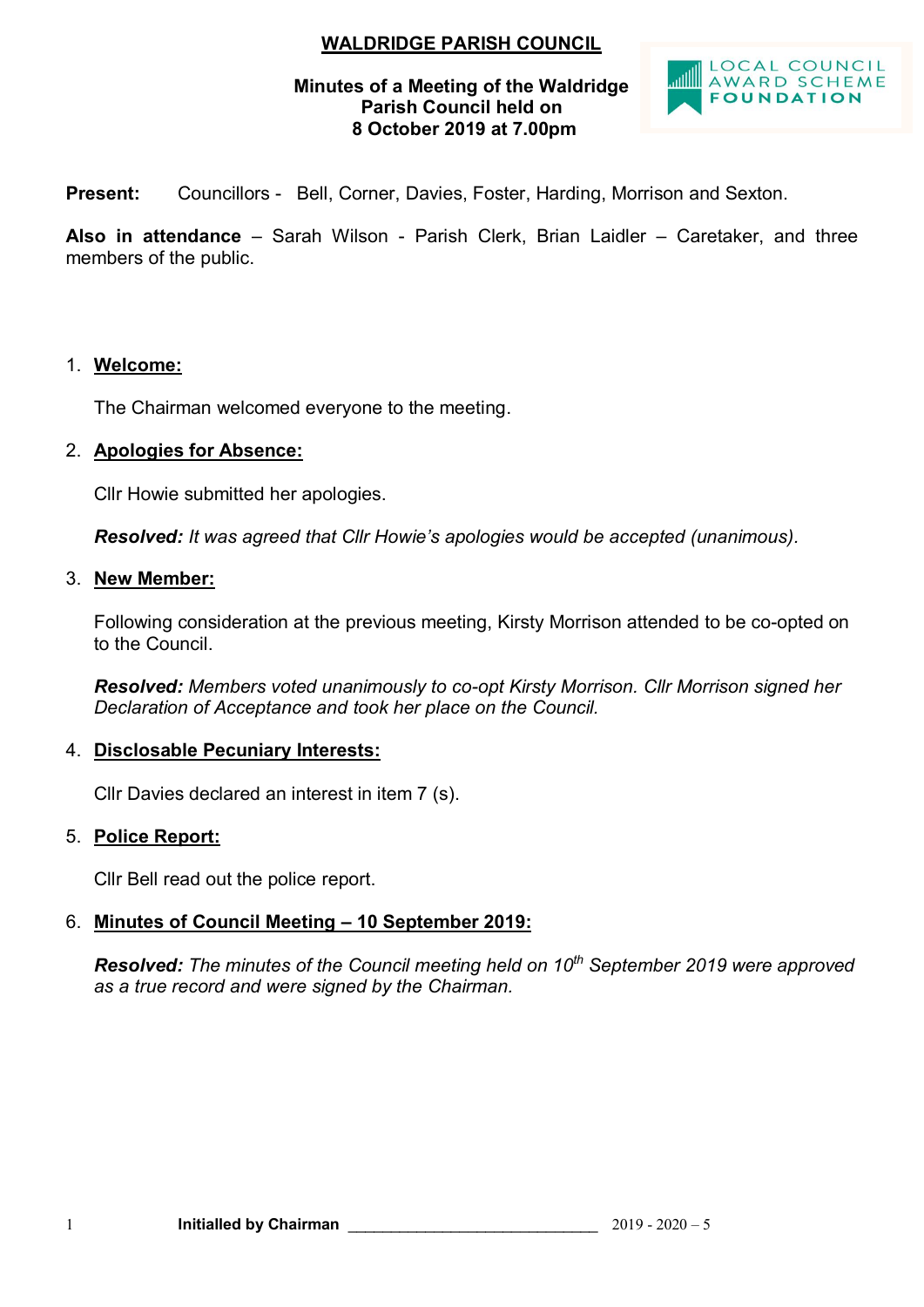# 7. **Parish matters and ongoing items**

## a) **County Councillors report**

Cllr Bainbridge was not in attendance. Cllr Sexton reported that the defibrillators being funded by himself and Cllr Bainbridge are still pending installation, that the coal tub has now been installed, and that there is no update on Birch View.

# *Resolved: Report noted.*

# b) **Waldridge Parish in Bloom Working Group**

The Working Group gave an update. Results have been received for the 2019 Northumbria in Bloom competition: the Parish Council won a Silver Gilt award; the Allotments won a Gold award; and Julie Parker won a Gold Award, and the best overall garden in the whole competition. Cllr Bell and the Clerk reported that they had met with Martin Briscoe from DCC Clean and Green, and that a full list of flower beds, and works for 2019 and 2020 is being created. It was decided that the plan for 2020 planting could not be created until judging notes are received from Northumbria in Bloom, as the plan will be based upon recommendations received.

# *Resolved: Update noted.*

# c) **Events Working Group**

The working group gave an update. The final plan for the Halloween event was discussed, and ticket collection details were finalised. Provisional Christmas events and activities were discussed, including Carol Singing and Christmas Tree Decorating. Clerk to contact St. Mary's and St. Cuthbert's Church to enquire whether they will be running their carol service at the Parish Rooms. The events schedule for 2020 was reviewed.

*Resolved: Update noted. The final plan for the Halloween event, and the events schedule for 2020 were both approved (unanimous).*

## d) **Updates from Facebook**

Cllr Harding gave an update: reports of a 'flasher' in the Parish, residents to be advised to call the Police; a request from a resident regarding the pile of rubble which was left following the demolition of the former Club; dog fouling – Cllr Harding suggested that the Council consider an idea trialled by another Parish Council.

## *Resolved: Update noted.*

## e) **Quarterly Accounts**

The Council received and reviewed the quarterly accounts.

*Resolved: The quarterly accounts were approved (unanimous). Cllr Corner signed the bank reconciliation, bank statement, petty cash and budget.*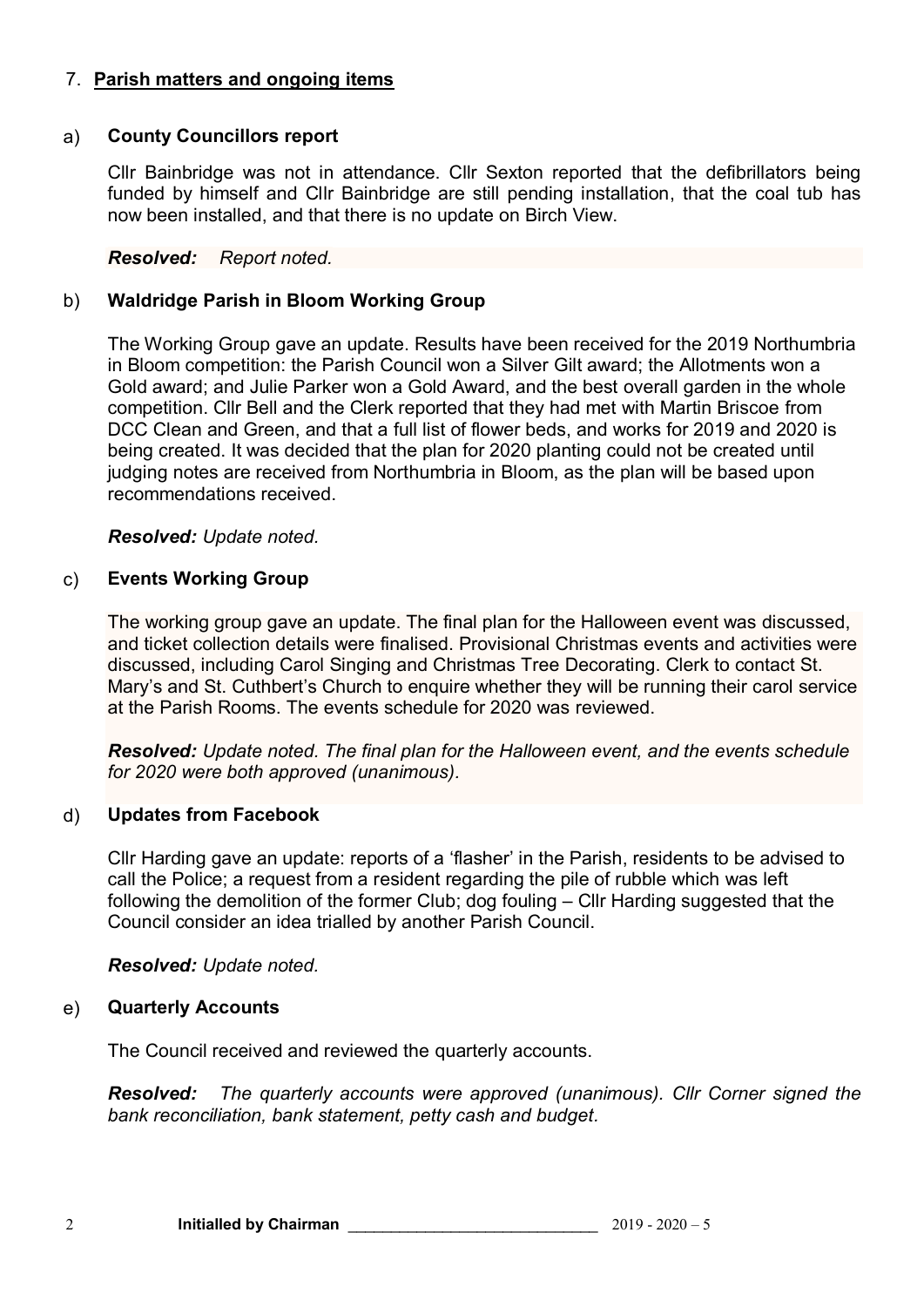# f) **Awards Evening**

The Council judged the Citizen of the Year competition, and the Photo competition and winners were selected. The Waldridge Parish in Bloom Working Group agreed to forward details of the winners of the Best Kept Garden to the Clerk so that winners can be contacted. The plan for the Awards Evening was discussed.

*Resolved: Winners of the Photo competition and Citizen of the Year were selected. The prizes to be purchased, and plan for the Awards Evening were agreed (unanimous). It was agreed that the winning photo should be printed on canvas (unanimous).*

# g) **Grants**

The Council reviewed the grant applications received. As he had declared an interest in this item, Cllr Davies abstained, and did not take part in the vote.

*Resolved: It was agreed that each of the four applicants would be awarded £125 (Cllrs Bell, Corner, Harding, Morrison and Sexton for, Cllr Foster against, Cllr Davies abstained).*

Cllr Corner left the meeting at 20:25.

# h) **Community Working Group**

Cllr Bell informed the Council that a group of residents would like to form a community group, with the aim of carrying out maintenance and small projects in the village. The initial project put forward was the clearing of the hammerhead area to create more parking spaces, and the tidying and maintenance of the small community garden area beside the allotments.

*Resolved: It was agreed that the community group should be allowed to carry out the proposed project, and that an initial budget of £100 would be made available for this (unanimous, Cllr Morrison abstained).*

# i) **Hammerhead**

Cllr Sexton put forward a proposal that a streetlight should be purchased for the hammerhead, at an estimated cost of £3,600. It was suggested that the cost could be split three ways, between Cllr Sexton, Cllr Bainbridge and the Parish Council, with the Parish Council taking over the ongoing annual maintenance cost of approximately £80 per year. Cllr Morrison questioned why a streetlight was required, and highlighted the high costs involved. It was suggested that solar lights similar to those currently used in the car park should be purchased and trialled in the first instance.

## *Resolved: Update noted.*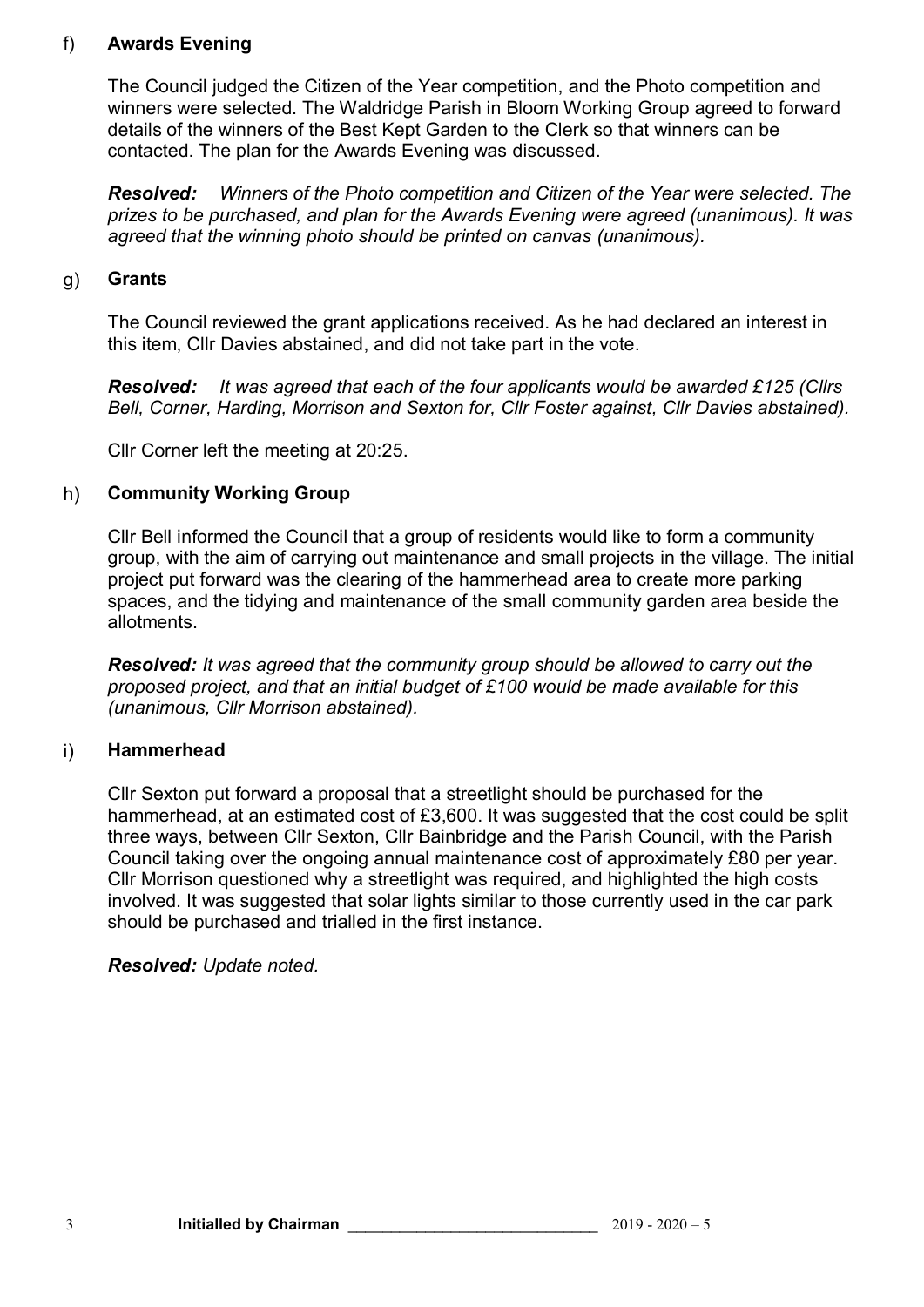# j) **Allotments**

The Council discussed the possibility of creating or taking over additional allotments within the Parish. The legislation surrounding the Parish Council's statutory duty to provide allotments was discussed.

*Resolved: It was agreed that the Clerk should contact DCC to enquire whether there are additional allotments sites that could be taken over by the Parish Council, or whether there is land that could be made available to the Parish Council for this purpose (unanimous). It was noted that the Parish Council has a statutory duty to provide allotments where there is demand.*

# k) **Parish Boundary Marker**

The Council discussed whether a Parish boundary marker should be purchased and installed at Westray, as this is the only entrance to the Parish without a marker. It was noted that the other markers are all on main roads, and a noticeboard was suggested as an alternative.

*Resolved: It was agreed that costs should be obtained for an additional Parish boundary marker (Cllrs Bell, Davies, Harding, Morrison and Sexton for, Cllr Foster against).*

# l) **Defibrillator Installation**

Cllr Bell provided an update on the defibrillator installation: one contractor has visited the site and suggested an installation location, with costs being estimated at approximately £200.

*Resolved: Update noted. The installation location for the defibrillator was agreed (unanimous).*

## m) **Rubbish Dumping**

Cllr Foster informed the Council that a resident is clearing weeds from DCC land next to their property and leaving a pile of waste in a place which inhibits grass cutter access.

*Resolved: It was agreed that a letter should be sent to the resident, informing them that they should remove any waste cleared to allow access (unanimous).*

## n) **Clerk's Holidays**

The Council discussed the carrying over of outstanding holiday days by the Clerk.

*Resolved: It was agreed that the Clerk should be permitted to carry over her four outstanding holiday days to the next holiday year (unanimous)*

## o) **TV Licence**

The Council discussed whether a TV Licence should be obtained for the Parish Rooms.

*Resolved: It was agreed that a TV Licence is not required (unanimous).*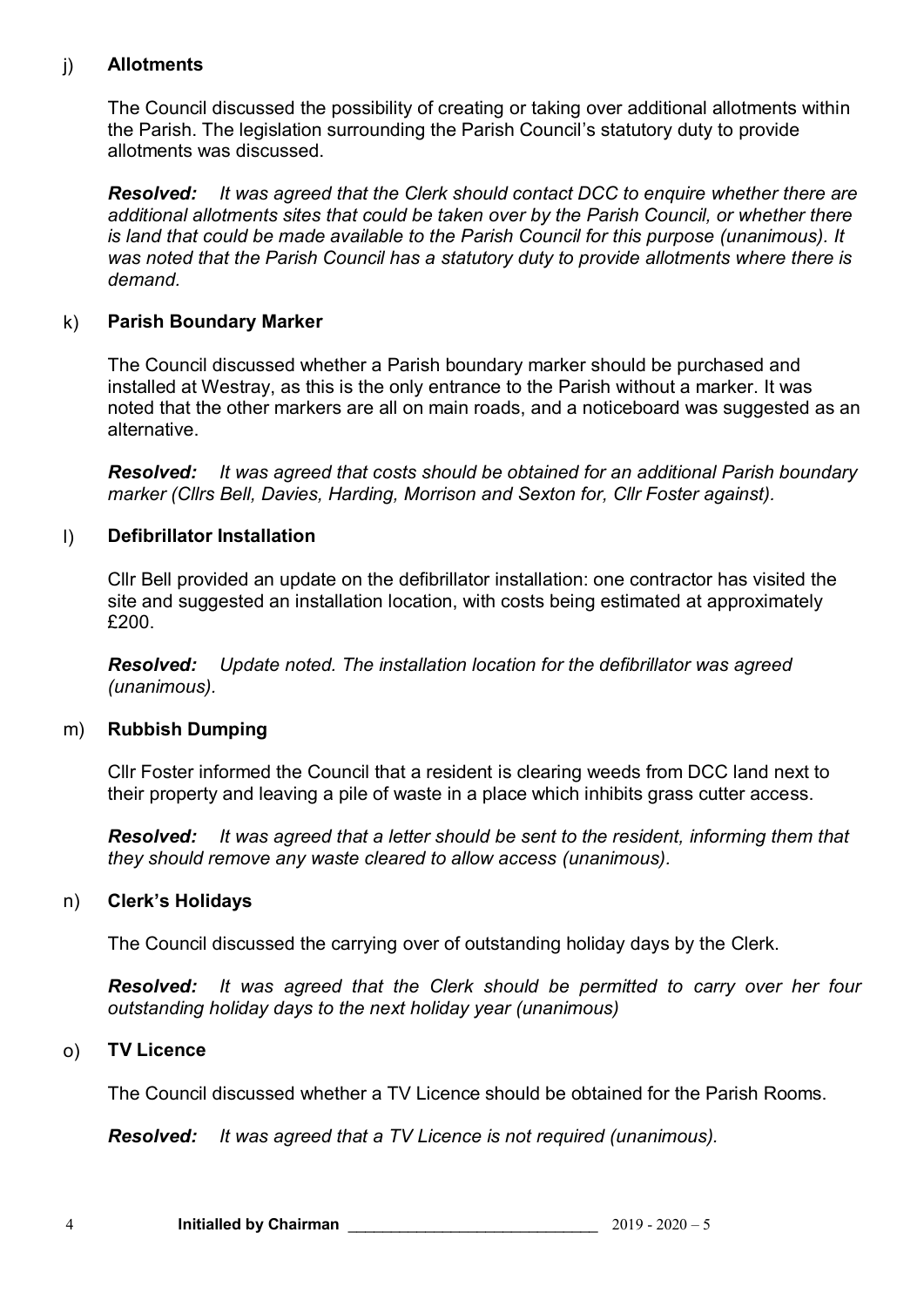## p) **Telephone**

The purchase of a separate phone for the Parish Council was discussed, as calls presently are made and received via the Clerk's personal phone.

*Resolved: It was agreed that a mobile phone should be purchased, with the Clerk to select the best option from both pay as you go and contracts. A maximum budget of £300 for the first year was set for this, to include the phone and monthly charges (unanimous).*

# q) **Policy Review**

- Equality and Diversity Policy
- Noticeboard Policy

*Resolved: The Equality and Diversity and Noticeboard Policies were reviewed and adopted (unanimous).*

# r) **Timetable of training events:**

- CDALC Chairmanship Training Course 22<sup>nd</sup> October
- SLCC Clerk's Manual (book)

*Resolved: It was agreed that Cllr Bell should attend the CDALC Chairmanship Training Course (unanimous), and no other Councillors requested to attend. It was agreed that the SLCC Clerk's Manual should be purchased at a cost of £47.50 (unanimous).*

# s) **Grants / fundraising**

No new grants or fundraising opportunities were identified.

*Resolved: No decisions required.*

# t) **To consider any planning applications received after the agenda was published.**

- 
- DM/19/03043/LB Waldridge Hall Farm Chester-le-Street DH2 3SL

Listed Building Consent for the erection of a single storey rear/side extension.

*Resolved: To recommend approval (unanimous).*

# u) **To consider any planning applications received after the agenda was published.**

None received

*Resolved: No decisions required.*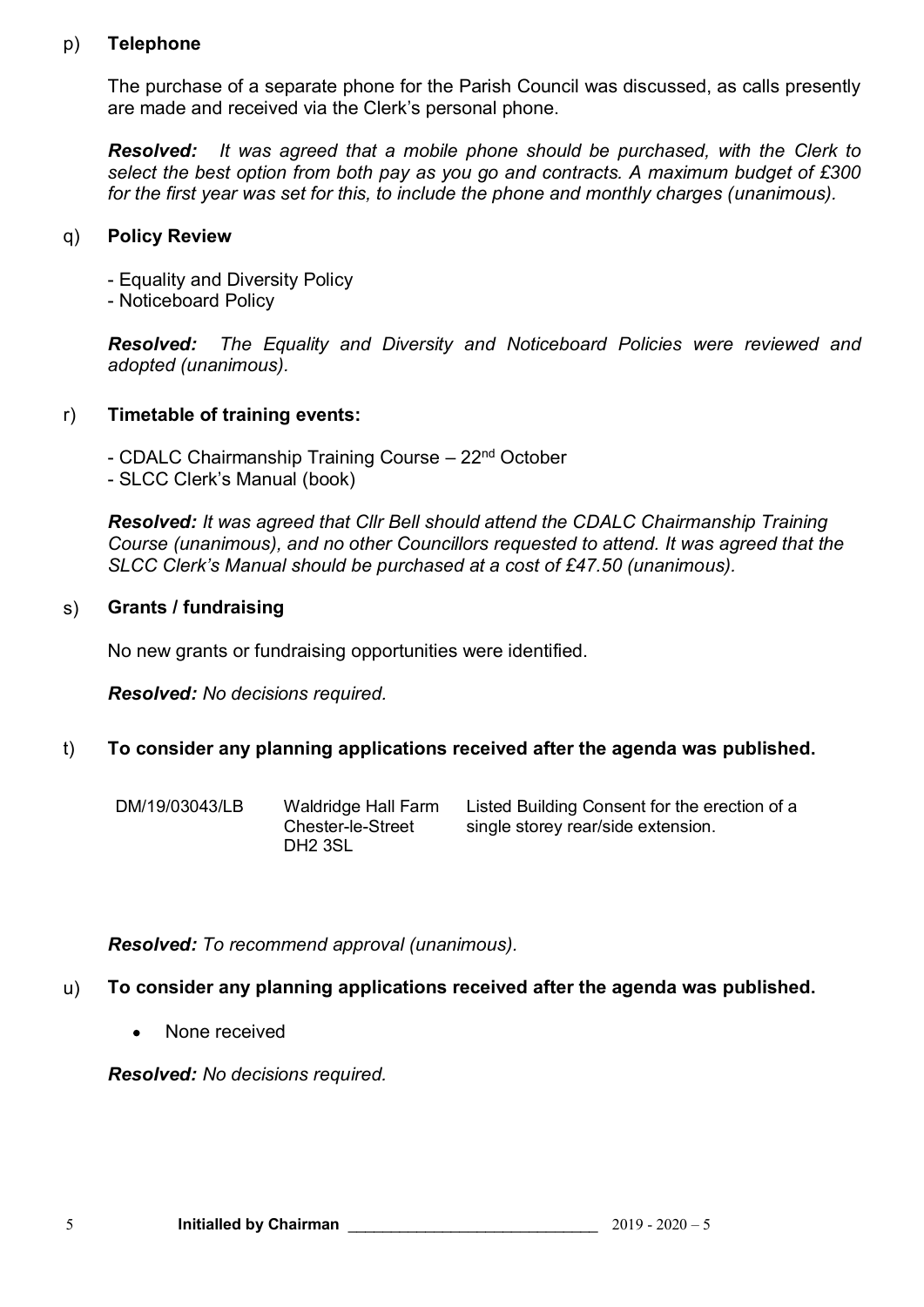# v) **Correspondence received**

- Email from resident regarding rubble pile left after demolition by DCC.
- Request from resident who would like to borrow a table.

*Resolved: Cllr Sexton confirmed that DCC had demolished the building for safety reasons, but are not responsible for the land or rubble remaining – Clerk to contact resident. It was agreed that the request from a resident who would like to borrow a table should be approved (unanimous).*

- w) **Correspondence received after agenda published** (to note only)
	- None received.  $\bullet$

## x) **Clerks Report / Action Log**

The Clerk gave an update on all items on the Action Log not already covered during the meeting.

*Resolved: Update noted.*

# y) **Urgent issues for noting (Clerk to use delegated powers in necessary) and any items Councillors wish to agenda for next meeting**

No issues to note.